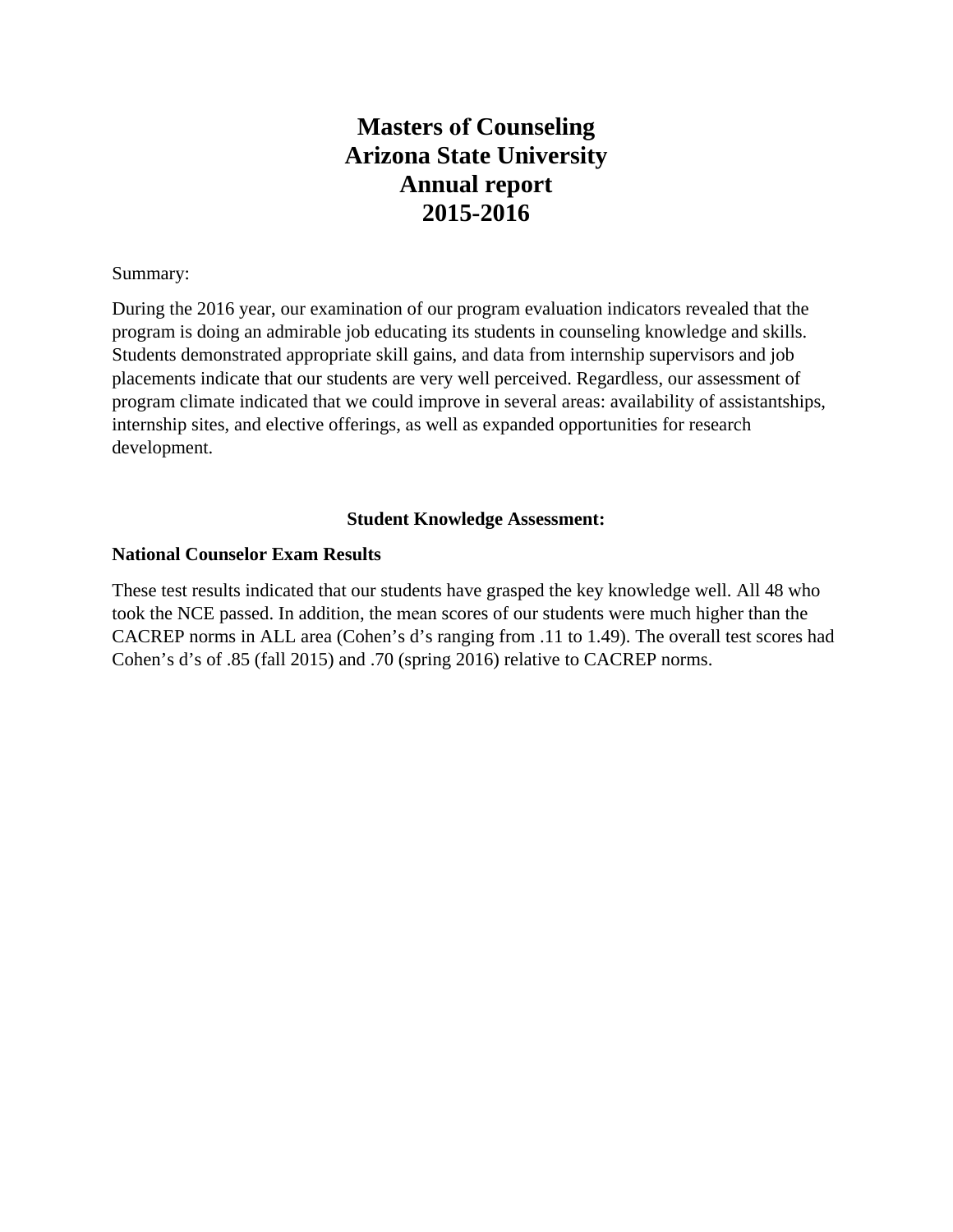## **National Counselor Examination Academic Year 2015-2016**



#### October 2015 NCE scores



April 2016 NCE scores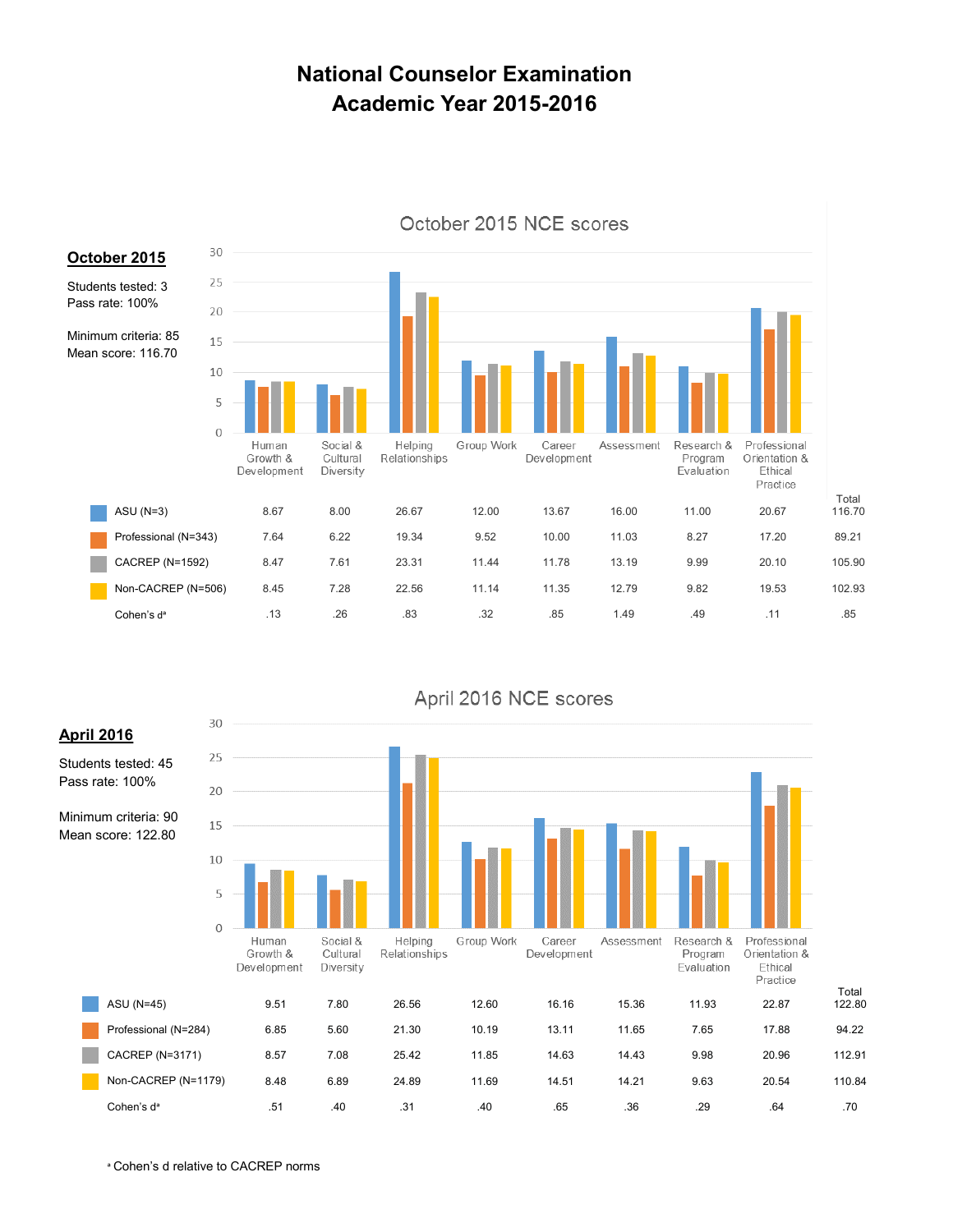## **Counseling Skills**

## **Internship supervisor evaluations:**

Evaluations from Internship supervisors indicate that students were doing very well on internship sites with most means and medians reflecting *High Average* skills. We identified three areas with means below *High Average*, which represent areas for growth: developing treatment programs, career and vocational counseling, and making referrals.

## **Job Placement rate:**

For the 2015-2016 academic year, the job placement rate within six months of graduation for those seeking placement was 97%. Most students indicated that they had secured a position in the counseling field within a month of graduation.

## **Student characteristics**

2015-2016 Academic Year Entrants Number Applicants = 119 Number students enrolled= 50 Number women =  $38$ ; Number Men =  $12$ Number for each age group: 17-23=29; 24-29=13; 30-39=6; >40=2 Number for each ethnic group: White=32; Hispanic/Latino/a=6; Asian=4; African American=2; Not Available=3 Number US citizens=46; number International=4

Number enrolled in program total =126 Number graduates=44 NCE pass rate  $=100\%$ CPCE pass rate  $(1<sup>st</sup> try)= 99\%$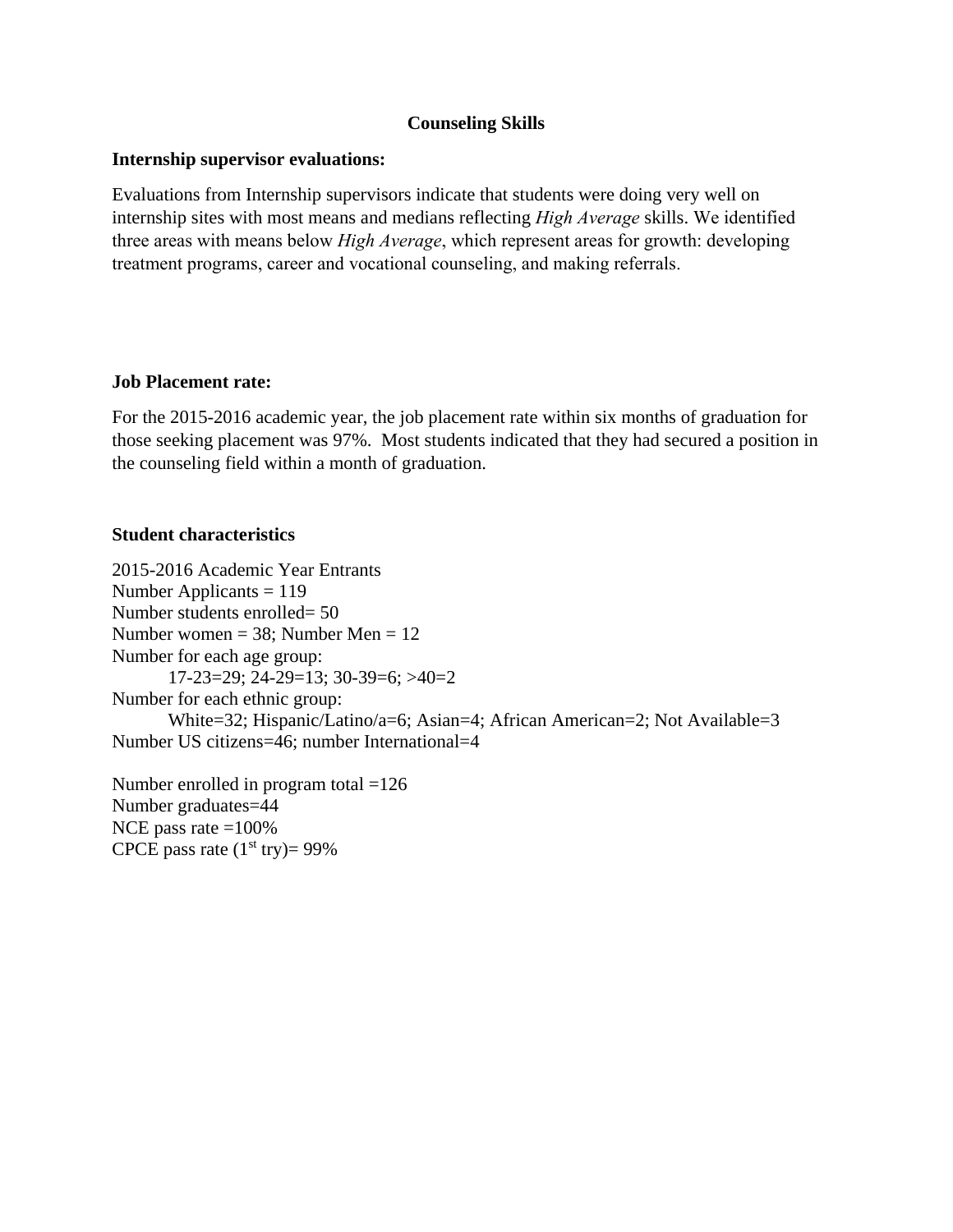|    | Item                                                                                                                         | Mean | <b>Median</b> | <b>Not</b><br><b>Observed</b> |
|----|------------------------------------------------------------------------------------------------------------------------------|------|---------------|-------------------------------|
| А. | The ability to establish and maintain rapport with a variety of clients<br>with varying problems                             | 5.17 | 5             | $\mathbf 0$                   |
| В. | The ability to deal effectively and professionally with varying<br>client/therapist values conflicts                         | 5.08 | 5             | $\mathfrak{Z}$                |
| C. | The ability to effectively use active listening skills such as<br>paraphrasing, restatements, questioning, summarizing, etc. | 5.21 | 5             | 3                             |
| D. | The ability to accurately perceive the meaning of no-verbal behaviors<br>and to explore contradictions                       | 5.04 | 5             | 5                             |
| Е. | The ability to deal effectively with the wide range of emotional<br>responses which clients present                          | 4.97 | 5             | 6                             |
| F. | The ability to try different therapeutic approaches in working with<br>clients                                               | 5.02 | 5             | 10                            |
| G. | The ability to effectively establish realistic therapeutic goals for<br>sessions with clients                                | 4.90 | 5             | $\overline{7}$                |
| Η. | The ability to analyze and assess a wide variety of client problem<br>areas                                                  | 4.94 | 5             | 9                             |
| I. | The ability to develop an effective treatment program for a variety of<br>client problems                                    | 4.85 | 5             | 11                            |
| J. | The ability to work effectively with groups in a leader or co-leader role                                                    | 5.22 | 5             | 60                            |
| Κ. | The ability to administer and interpret test results                                                                         | 5.26 | 5             | 153                           |
| L. | The ability to work effectively with other members of the professional<br>staff                                              | 5.59 | 5             | 1                             |
| М. | The ability to effectively provide career and vocational counseling                                                          | 4.85 | 5             | 143                           |
| N. | The ability to demonstrate a working knowledge of ethical guidelines                                                         | 5.38 | 5             | 4                             |
| 0. | The ability to recognize the need for and make use of appropriate<br>referrals                                               | 4.82 | 5             | 26                            |
| P. | The ability to effectively intervene with clients who are in a crisis state                                                  | 4.97 | 5             | 25                            |
| Q. | The ability to actively seek feedback and grow professionally from<br>the supervisory experience                             | 5.66 | 6             | 0                             |

## **Internship Supervisor Evaluations 2015-2016 (N=175)\***

1= Unacceptable; 2=Poor; 3=Low Average; 4= Average; 5=High Average; 6=Excellent; 7=Outstanding

*\* Ratings from each semester. Students enroll for at least 2 semesters.*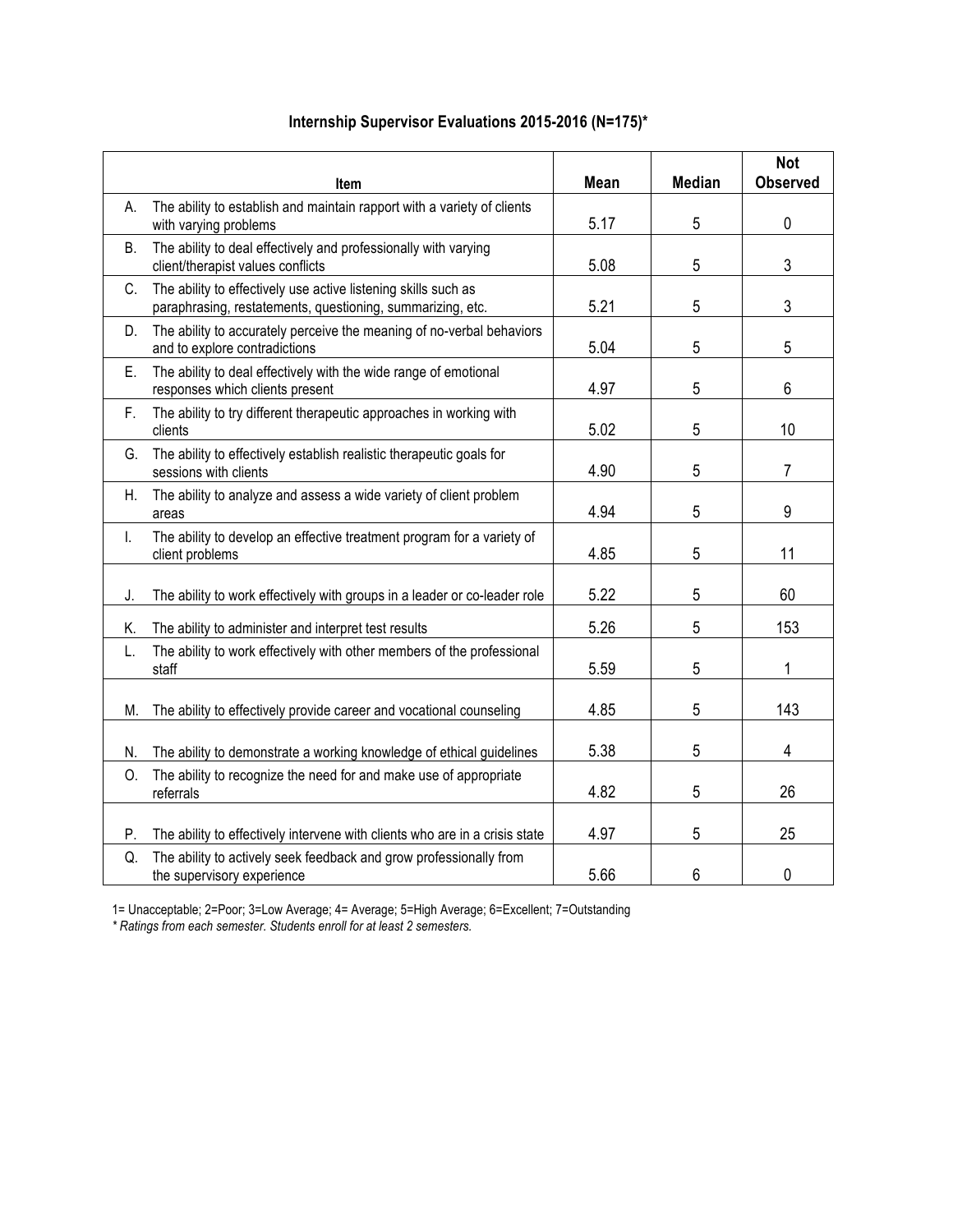### **Program Climate**

Student survey: In June 2016, current students completed a survey regarding their perceptions and evaulation of the clinical mental health counseling program. These data are important with respect to current climate. Overall, the data indicate satisfaction with most aspects of the program. Scores were slightly lower in the areas of advising, assistantship offerings, research self-efficacy, and course offerings and scheduling. Below we provide concrete action steps that resulted from this feedback.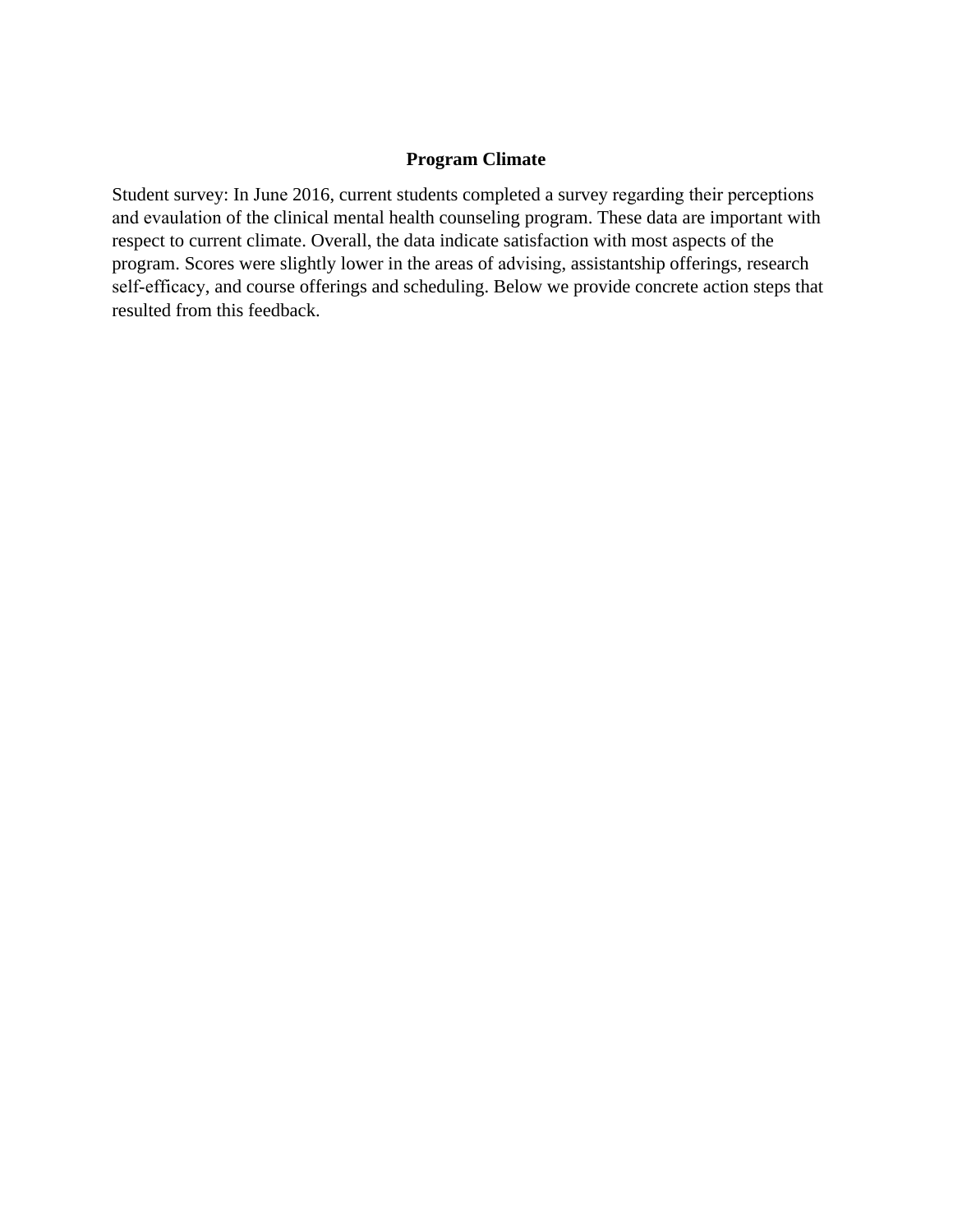# **MC Program Administered April 15 – May 6, 2016**

# **1. Program**

| Answer                   | Response | $\%$ |
|--------------------------|----------|------|
| Masters of<br>Counseling |          | 100% |
| <b>Total</b>             |          | 100% |

# **2. Year in Program**

| # | Answer       | Response | %    |
|---|--------------|----------|------|
|   | First year   | 40       | 54%  |
|   | Second year  | 29       | 39%  |
| ◡ | Third year   |          | 5%   |
|   | Fourth year  |          | 1%   |
|   | <b>Total</b> | 74       | 100% |

| 3. If enrolled in the MC program, are you: (select all that apply) |                        |  |          |      |  |  |  |
|--------------------------------------------------------------------|------------------------|--|----------|------|--|--|--|
| #                                                                  | Answer                 |  | Response | $\%$ |  |  |  |
|                                                                    | In practicum           |  | 9        | 12%  |  |  |  |
|                                                                    | In internship          |  | 24       | 33%  |  |  |  |
|                                                                    | practice track         |  | 43       | 59%  |  |  |  |
|                                                                    | research track         |  | 15       | 21%  |  |  |  |
| 5                                                                  | Other (please specify) |  | 6        | 8%   |  |  |  |

| Other (please specify)           |
|----------------------------------|
| not decided yet                  |
| graduating                       |
| <b>Starting Summer Prac</b>      |
| Between practicum and internship |
| graduating                       |
| Graduating in May                |

| 4. What is your intended career trajectory: (select all that apply) |                              |  |          |      |  |  |  |  |
|---------------------------------------------------------------------|------------------------------|--|----------|------|--|--|--|--|
| #                                                                   | Answer                       |  | Response | $\%$ |  |  |  |  |
|                                                                     | Research (please<br>specify) |  | 15       | 21%  |  |  |  |  |
| 2                                                                   | Practice (please<br>specify) |  | 66       | 92%  |  |  |  |  |
|                                                                     | <b>Other</b>                 |  | 6        | 8%   |  |  |  |  |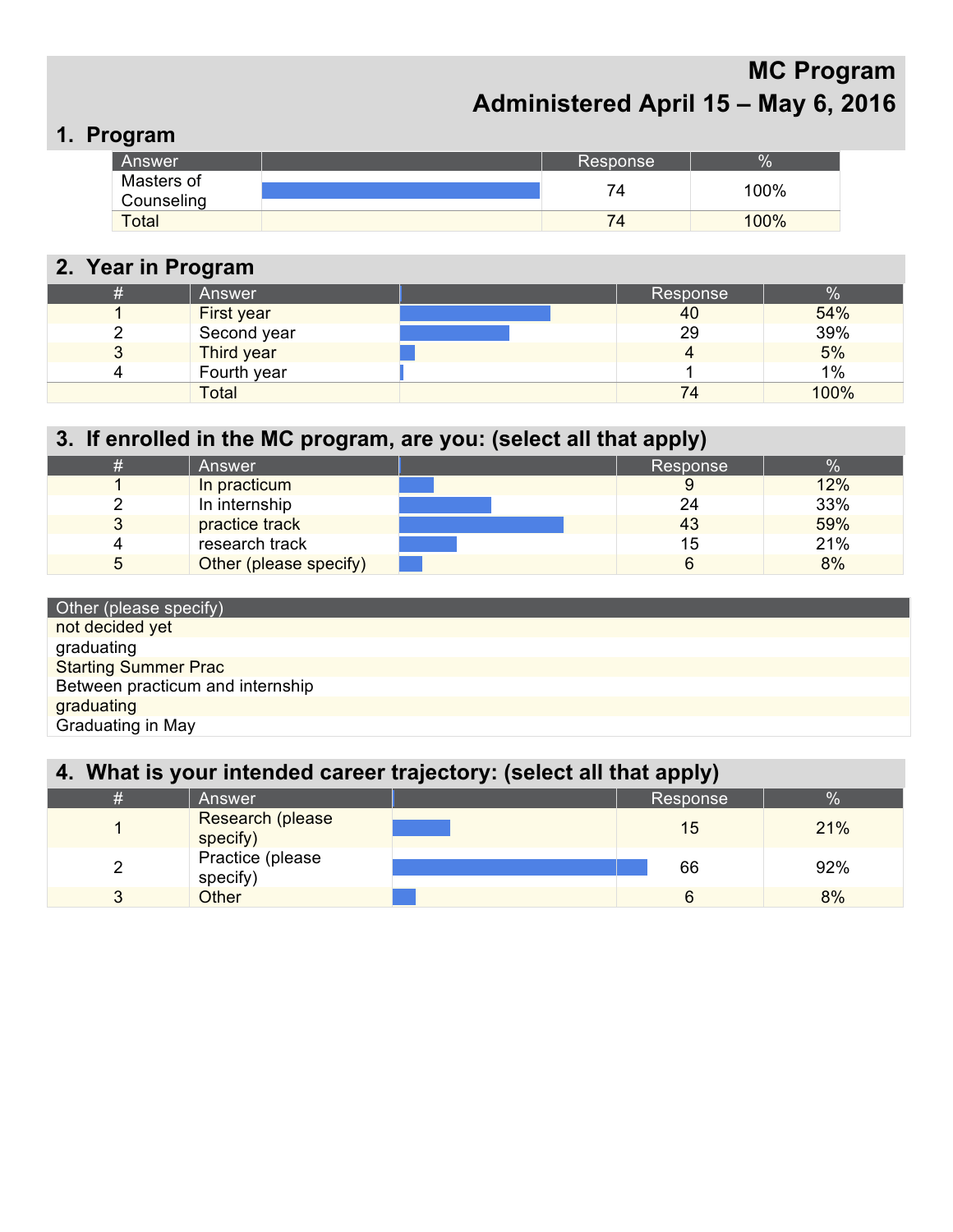**5. In the next several pages there are a number of statements about the program. Please think about each statement based on your personal perception and/or experience. For each item, please indicate the extent of your agreement using the following scale:**

|                | <b>1=Strongly Disagree</b><br>2=Disagree<br>(SD)<br>(D)                                        | 3=Agree<br>(A)   | 4=Strongly Agree<br>(SA) |    |           |    |                  |
|----------------|------------------------------------------------------------------------------------------------|------------------|--------------------------|----|-----------|----|------------------|
|                |                                                                                                |                  |                          |    |           |    | Score Range: 1-4 |
| $\#$           | Question                                                                                       | <b>SD</b>        | D                        | A  | <b>SA</b> | n  | <b>Mean</b>      |
| $\mathbf{1}$   | I feel welcomed in the program.                                                                | $\mathbf 0$      | $\overline{\mathbf{4}}$  | 25 | 36        | 65 | 3.49             |
| $\overline{2}$ | I feel supported by my peers.                                                                  | $\pmb{0}$        | $\overline{2}$           | 27 | 36        | 65 | 3.52             |
| $\mathbf{3}$   | I feel supported by program faculty.                                                           | $\overline{2}$   | $\overline{\mathbf{4}}$  | 31 | 28        | 65 | 3.31             |
| $\overline{4}$ | There are positive relationships between MC and CPY<br>students.                               | 4                | 5                        | 34 | 21        | 64 | 3.13             |
| 5              | There are positive relationships between students and<br>faculty.                              | $\mathbf 1$      | $\overline{2}$           | 31 | 31        | 65 | 3.42             |
| 6              | There is a sense of community within my cohort.                                                | 1                | $\overline{7}$           | 35 | 22        | 65 | 3.20             |
| $\overline{7}$ | There is a sense of community within my program.                                               | $\boldsymbol{0}$ | 11                       | 36 | 18        | 65 | 3.11             |
| 8              | Men and women are respected equally in the program.                                            | $\mathbf 0$      | $\overline{2}$           | 20 | 43        | 65 | 3.63             |
| $\overline{9}$ | Students with diverse gender expression are respected<br>equally in the program.               | $\mathbf 0$      | $\overline{2}$           | 27 | 35        | 64 | 3.52             |
| 10             | Students from all racial and ethnic backgrounds are<br>respected equally in the program.       | 0                | 5                        | 25 | 35        | 65 | 3.46             |
| 11             | Students from all religious and spiritual backgrounds are<br>respected equally in the program. | $\mathbf 0$      | 3                        | 25 | 37        | 65 | 3.52             |
| 12             | Students from all sexual orientation backgrounds are<br>respected equally in the program.      | 0                | 1                        | 25 | 38        | 64 | 3.58             |
| 13             | Students from all ages are respected equally in the<br>program.                                | $\boldsymbol{0}$ | $\overline{2}$           | 32 | 30        | 64 | 3.44             |
| 14             | Students from all socioeconomic backgrounds are<br>respected equally in the program.           | $\pmb{0}$        | $\overline{2}$           | 29 | 33        | 64 | 3.48             |
| 15             | Students with diverse language preference or use are<br>respected equally in the program.      | $\mathbf 1$      | $\mathbf{3}$             | 33 | 24        | 61 | 3.31             |
| 16             | Students from all ability backgrounds are respected<br>equally in the program.                 | 1                | $\sqrt{3}$               | 30 | 29        | 63 | 3.38             |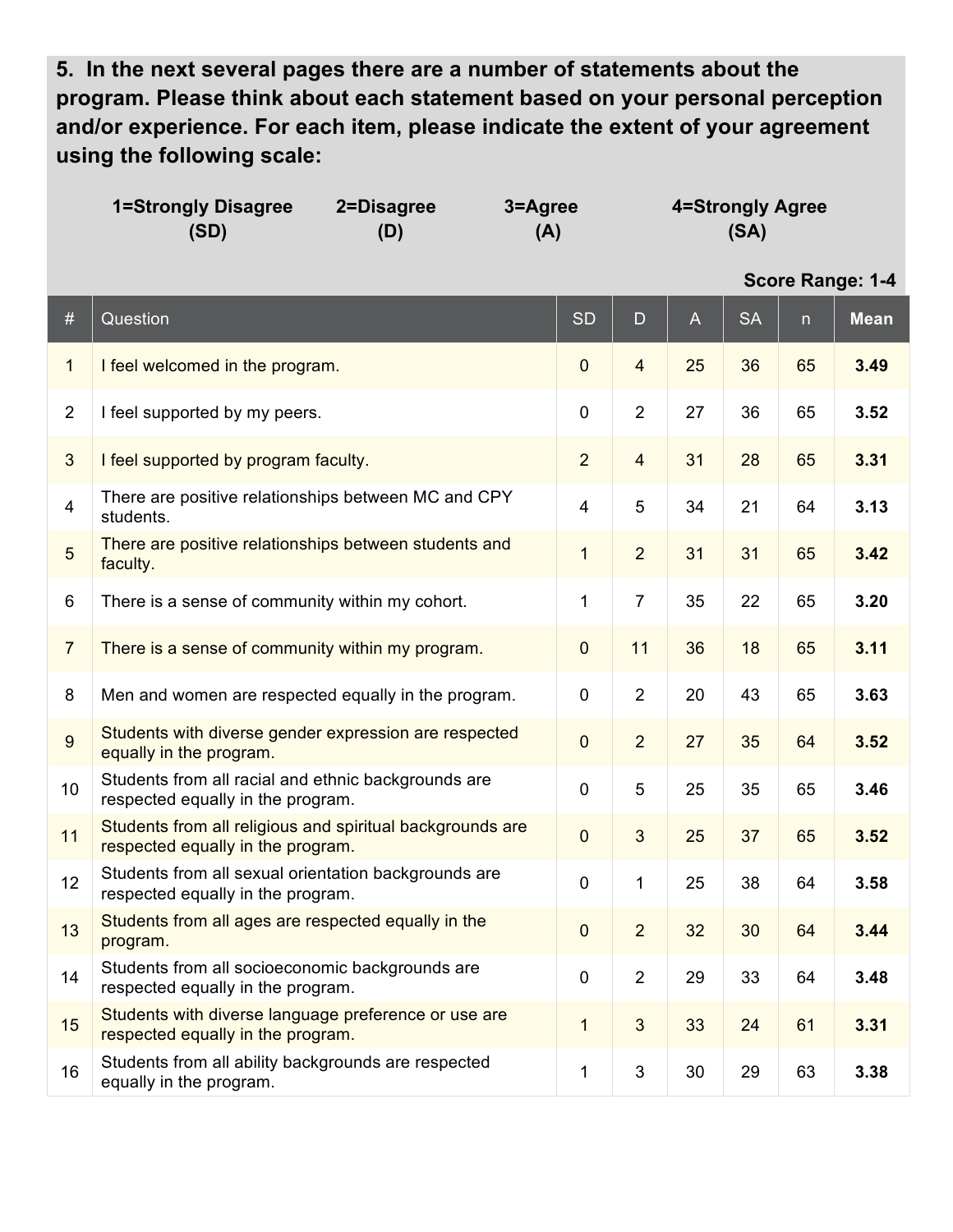**6. Please think about each statement based on your personal perception and/or experience. For each item, please indicate the extent of your agreement using the following scale:**

| <b>1=Strongly Disagree</b> | 2=Disagree | 3=Agree | 4=Strongly Agree |
|----------------------------|------------|---------|------------------|
| (SD)                       | (D)        | (A)     | (SA)             |

| $\#$            | Question                                                                                            | <b>SD</b>               | D              | $\mathsf{A}$ | <b>SA</b> | n  | <b>Mean</b> |
|-----------------|-----------------------------------------------------------------------------------------------------|-------------------------|----------------|--------------|-----------|----|-------------|
| $\mathbf{1}$    | My training has helped me to become a more effective<br>counselor or counseling psychologist.       | $\overline{0}$          | $\mathbf{1}$   | 25           | 33        | 59 | 3.54        |
| $\overline{2}$  | The clinical training provided in the Counselor Training<br>Center (CTC) is of high quality.        | $\mathbf 0$             | $\overline{2}$ | 19           | 31        | 52 | 3.56        |
| 3               | The CTC facilities are conducive to my clinical training<br>needs.                                  | $\mathbf{1}$            | 5              | 27           | 23        | 56 | 3.29        |
| $\overline{4}$  | I have been satisfied with my clinical supervision in the<br>CTC.                                   | $\overline{0}$          | $\overline{4}$ | 17           | 23        | 44 | 3.43        |
| 5               | My CTC supervisor(s) demonstrated cultural<br>responsiveness and sensitivity.                       | $\overline{0}$          | $\mathbf{1}$   | 17           | 24        | 42 | 3.55        |
| $6\phantom{1}6$ | I am/will be prepared for my MC internship or CPY<br>fieldwork.                                     | $\overline{0}$          | $\overline{2}$ | 26           | 23        | 51 | 3.41        |
| $\overline{7}$  | There is enough variety of MC internship or CPY fieldwork<br>sites.                                 | $\overline{2}$          | 8              | 32           | 9         | 51 | 2.94        |
| 8               | I am satisfied with the supervision I received on-site during<br>my MC internship or CPY fieldwork. | $\overline{2}$          | $\overline{4}$ | 8            | 13        | 27 | 3.19        |
| $\overline{9}$  | At MC internship or CPY fieldwork, my on-site supervisors<br>demonstrated cultural sensitivity.     | $\overline{1}$          | $\mathbf{1}$   | 13           | 11        | 26 | 3.31        |
| 10              | I am satisfied with my MC internship or CPY fieldwork<br>experience.                                | $\overline{0}$          | 3              | 8            | 15        | 26 | 3.46        |
| 11              | I feel prepared to pursue a clinical career, if I wanted one.                                       | $\mathbf{1}$            | $6\phantom{1}$ | 23           | 20        | 50 | 3.24        |
| 12              | I feel prepared to pursue an academic career, if I wanted<br>one.                                   | $\overline{0}$          | 12             | 22           | 8         | 42 | 2.90        |
| 13              | The program has prepared me adequately in the areas of<br>research methodology and design.          | $\mathbf 0$             | $6\phantom{a}$ | 33           | 11        | 50 | 3.10        |
| 14              | I view research as an important part of my professional<br>identity.                                | $\overline{\mathbf{4}}$ | 19             | 15           | 19        | 57 | 2.86        |
| 15              | My advisor provides ample opportunities for me to be<br>involved in research.                       | 9                       | 12             | 8            | 11        | 40 | 2.53        |
| 16              | My advisor is receptive to my research ideas.                                                       | $\overline{4}$          | $\overline{4}$ | 10           | 13        | 31 | 3.03        |

**Score Range: 1-4**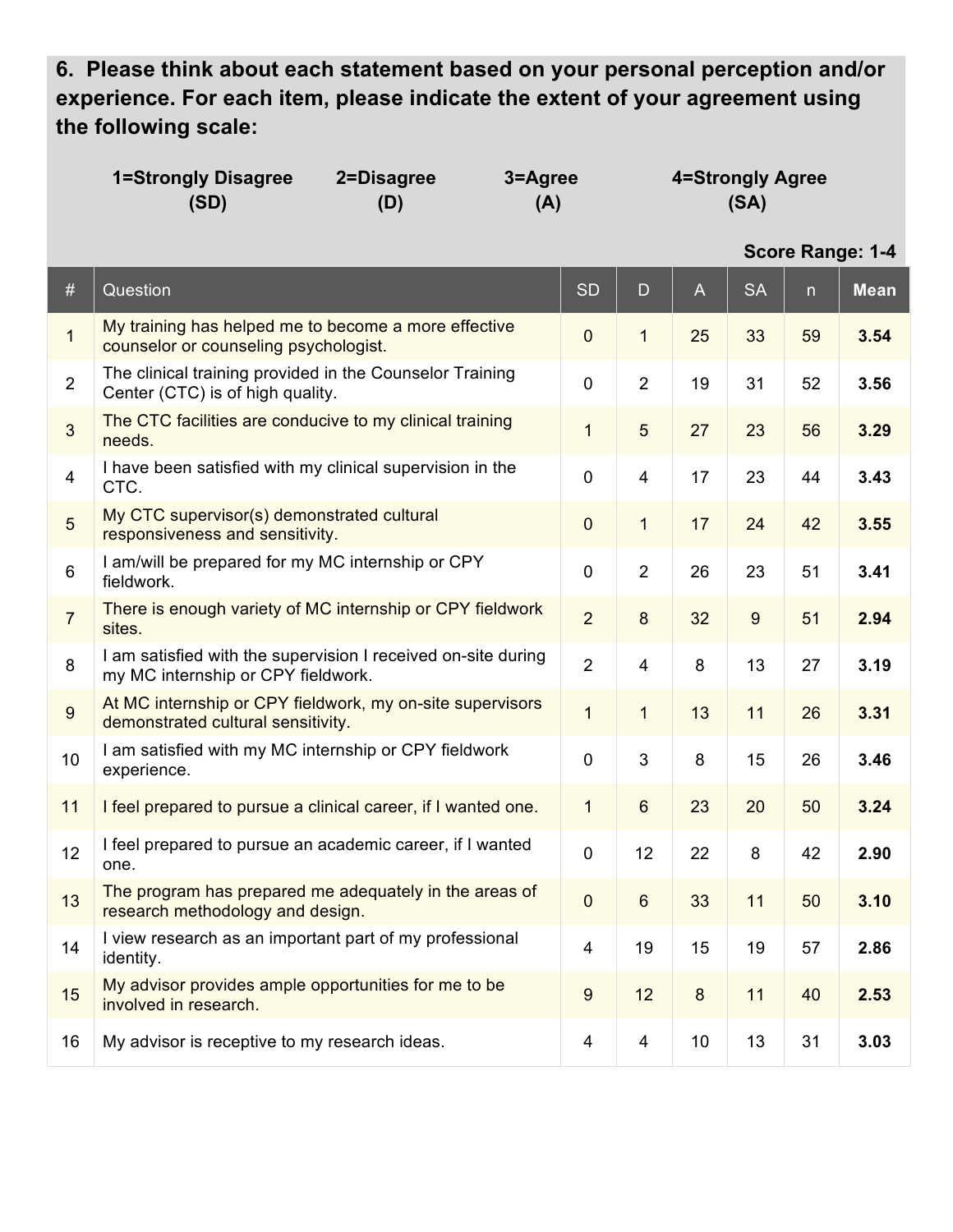**7. Please think about each statement based on your personal perception and/or experience. For each item, please indicate the extent of your agreement using the following scale:**

| <b>1=Strongly Disagree</b> | 2=Disagree | 3=Agree | 4=Strongly Agree |
|----------------------------|------------|---------|------------------|
| (SD)                       | (D)        | (A)     | (SA)             |

**Score Range: 1-4**

| #              | Question                                                                                                  | <b>SD</b>      | D              | $\mathsf{A}% _{\mathsf{A}}^{\prime}=\mathsf{A}_{\mathsf{A}}^{\prime}$ | <b>SA</b> | n. | <b>Mean</b> |
|----------------|-----------------------------------------------------------------------------------------------------------|----------------|----------------|-----------------------------------------------------------------------|-----------|----|-------------|
| $\mathbf{1}$   | I am satisfied with the variety of classes offered in my<br>program.                                      | $\mathbf 0$    | 19             | 33                                                                    | 8         | 60 | 2.82        |
| $\overline{2}$ | The program coursework is relevant for my research<br>training needs.                                     | $\overline{0}$ | 6              | 23                                                                    | 14        | 43 | 3.19        |
| 3              | The program coursework is relevant for my clinical training<br>needs.                                     | $\overline{0}$ | $\overline{7}$ | 29                                                                    | 23        | 59 | 3.27        |
| 4              | Multicultural content is represented across the curriculum.                                               | $\mathbf 0$    | $\overline{4}$ | 22                                                                    | 33        | 59 | 3.49        |
| 5              | I have a good understanding of program policies and<br>procedures.                                        | $\overline{2}$ | 6              | 35                                                                    | 16        | 59 | 3.10        |
| 6              | There are a variety of assistantships available to me.                                                    | 8              | 23             | 15                                                                    | 5         | 51 | 2.33        |
| $\overline{7}$ | My advisor has helped me in my professional<br>development.                                               | 11             | 12             | 24                                                                    | 11        | 58 | 2.60        |
| 8              | The faculty (other than my advisor) has helped me in my<br>professional development.                      | $\mathbf{1}$   | 8              | 29                                                                    | 21        | 59 | 3.19        |
| 9              | I am encouraged to attend professional conferences.                                                       | $\mathbf 0$    | 9              | 29                                                                    | 17        | 55 | 3.15        |
| 10             | I am encouraged to present at professional conferences.                                                   | $\mathbf{3}$   | 13             | 19                                                                    | 12        | 47 | 2.85        |
| 11             | I am encouraged to engage in advocacy efforts within the<br>field of counseling or counseling psychology. | $\overline{0}$ | $\overline{3}$ | 34                                                                    | 21        | 58 | 3.31        |
| 12             | I am a member of a professional association (e.g. ACA,<br>AzCA, APA, AzPA)                                | 5              | 16             | 13                                                                    | 13        | 47 | 2.72        |
| 13             | I am learning strategies for engaging in self-care as a<br>professional.                                  | $\overline{0}$ | 5              | 32                                                                    | 23        | 60 | 3.30        |
| 14             | I am glad I chose to attend this program.                                                                 | $\mathbf{1}$   | $\overline{2}$ | 24                                                                    | 33        | 60 | 3.48        |
| 15             | I would recommend this program to others.                                                                 | $\mathbf{1}$   | $\mathbf{3}$   | 26                                                                    | 30        | 60 | 3.42        |
| 16             | All things considered, I am satisfied with my program.                                                    | $\mathbf{1}$   | 5              | 29                                                                    | 25        | 60 | 3.30        |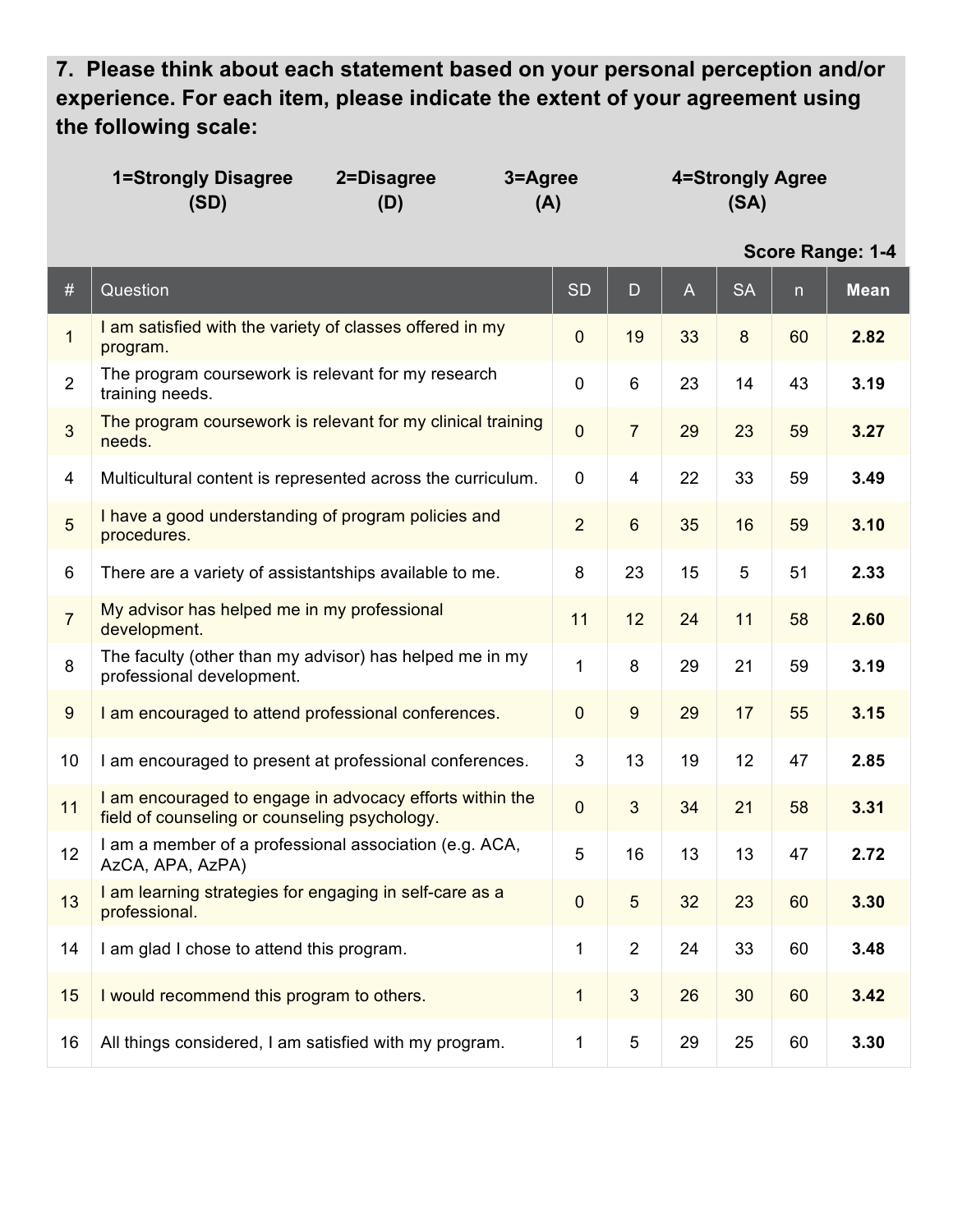## **Action Steps**

The program is very proud of the quality of its training. Our students' NCE scores are uniformly outstanding, the internship evaluations and job placement rates are strong, the student body is diverse in composition, and the students are largely satisfied with the program. In response to the program issues noted on the student survey, we have taken the following steps to address them.

## **Enhance Assistantship Opportunities and Training**

- 1. While our students do well obtaining assistantships, there are not as many as desired. We are developing undergraduate majors on the Polytechnic campus, and this has the potential to create greater opportunities for teaching assistantships.
- 2. As part of enhancing these opportunities we are expanding orientation to assist students in learning what opportunities exist and how to position themselves to enhance employability.

## **Provide Greater Variety in Internship Placements**

- 1. The faculty are conducting a search to hire a core faculty member to oversee all MC Internship activities. Ideally, this individual would join us in fall 2017. In the meantime, we are consulting with community partners to expand our offerings.
- 2. We revised the Internship Handbook and added a second internship fair so that there are internship fairs the fall and spring semesters. We learned that we need to shorten the time for the fair from three to two hours to ensure that site representatives can stay for the duration.

## **Improve Research Training and Opportunities**

- 1. MCSO held a panel on the thesis process. Nine students and one faculty advisor participated.
- 2. The faculty agreed to host a longer MC orientation, which will allow time for program faculty to describe the research that they are conducting and increase student knowledge and involvement.
- 3. We also will focus on the importance of attendance at professional conferences and note our financial support for students to go to professional conferences.
- 4. We now include an exemplar model of a thesis schedule in an appendix to the MC Handbook

## **Increase Course Offerings and Provide Course Projections for Planning Purposes**

- 1. When possible, we split large courses into two sections (e.g., CED522 and CED523), and now offer required MC courses two times per year.
- 2. In the past two years, we offered the following electives: Substance Use, Working with Trauma in Counseling, Counseling At-Risk Youth, Advocacy, Systems, & Community Counseling, Health & Wellness Counseling, Counseling Women, Counseling Children & Adolescents, SBIRT Intervention Lab, and a study abroad program in Fiji.
- 3. The following electives are scheduled for spring 2017: Counseling Latinos, Child Counseling & Play Therapy, Marriage & Family Counseling, and Working with Trauma in Counseling.